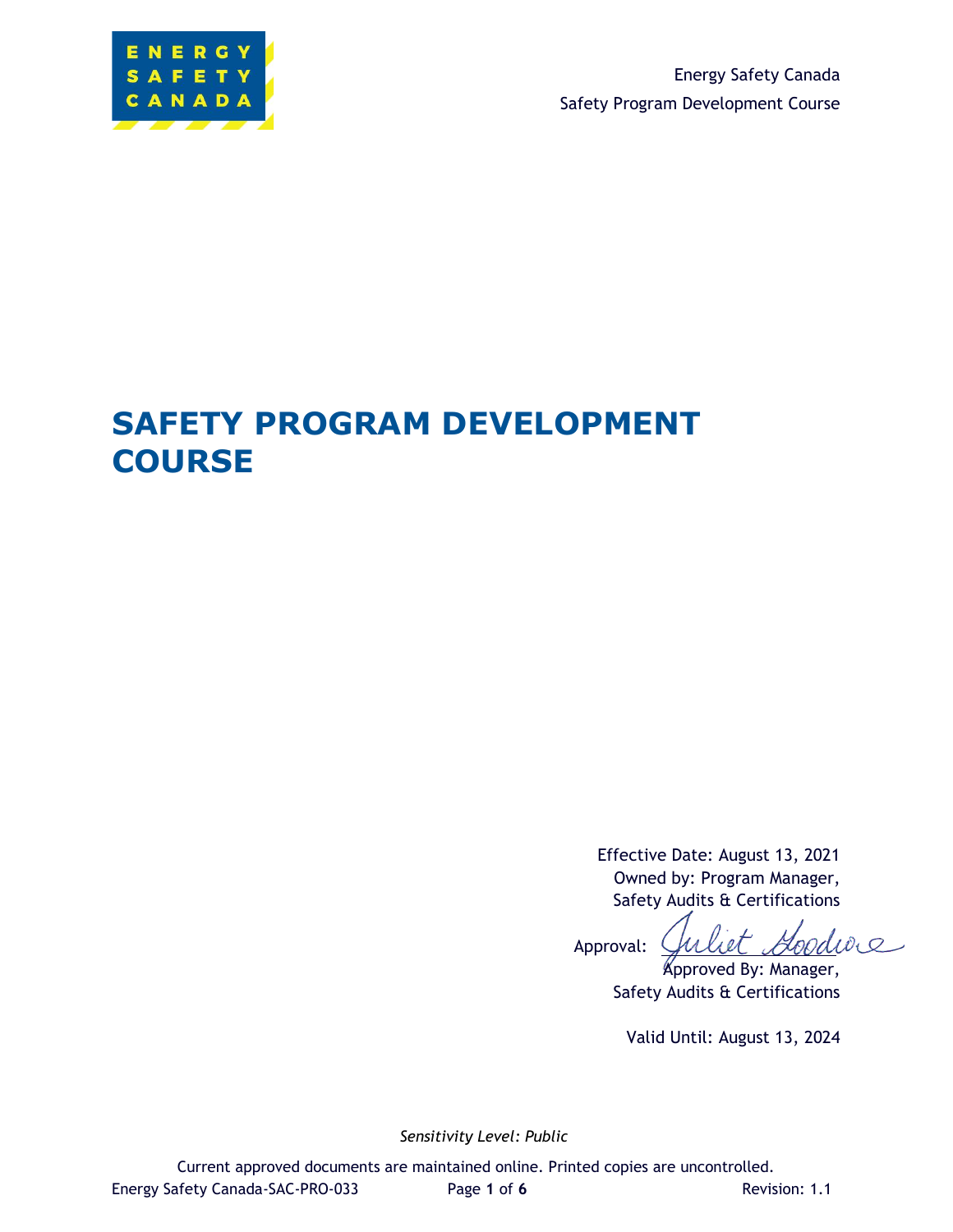

## <span id="page-1-0"></span>**SUMMARY OF CHANGES**

This Summary shows:

- All changes from last approved and published document
- The location within the document where the changes have been made

| <b>Version</b> | Date                | Author(s)     | <b>Revision Notes</b>                                                                                                                                                                                                                 |
|----------------|---------------------|---------------|---------------------------------------------------------------------------------------------------------------------------------------------------------------------------------------------------------------------------------------|
| 1.1            | October 18,<br>2018 | Melissa Mass  | This is the first revision of the<br>Safety Program Development<br>Course Development Procedure.<br>This revision brings the Procedure<br>template into alignment with the<br>templates used by the Governing<br>Documents Framework. |
| 1.2            | July 8, 2021        | Carol Hockley | 3 Year Review                                                                                                                                                                                                                         |

Requirements changed in the new revision will be identified with a revision triangle beside it.

### <span id="page-1-1"></span>**SUMMARY OF REVIEWERS**

The following people were involved in the review of this Procedure.

| <b>Name</b>          | <b>Position</b>                                   |
|----------------------|---------------------------------------------------|
| Juliet Goodwin       | Manager, Safety Audits and Certifications         |
| <b>Carol Hockley</b> | Coordinator, Safety Audits and Certifications     |
| Justin Degagne       | Program Manager, Safety Audits and Certifications |

*Sensitivity Level: Public*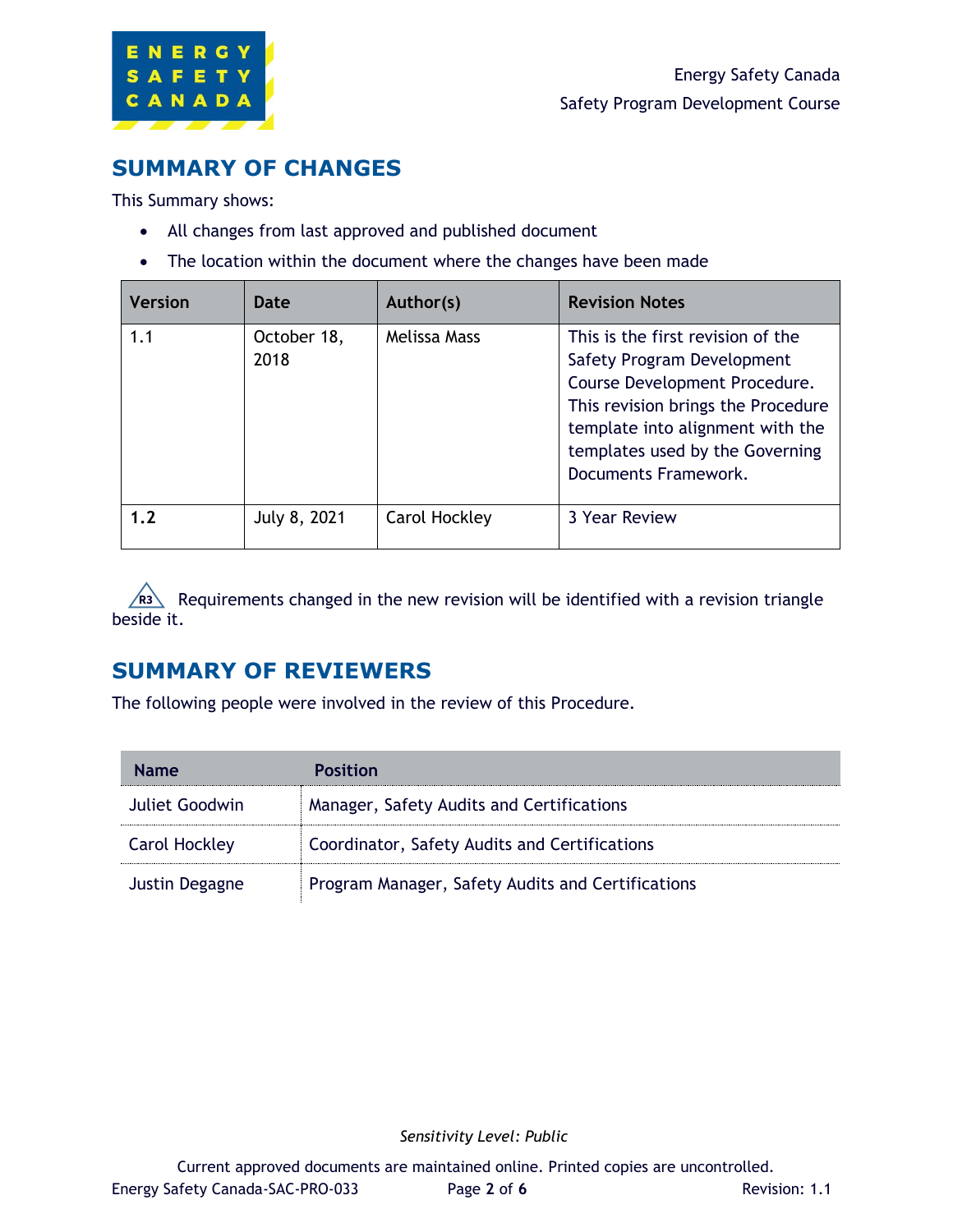

# **CONTENTS**

*Sensitivity Level: Public*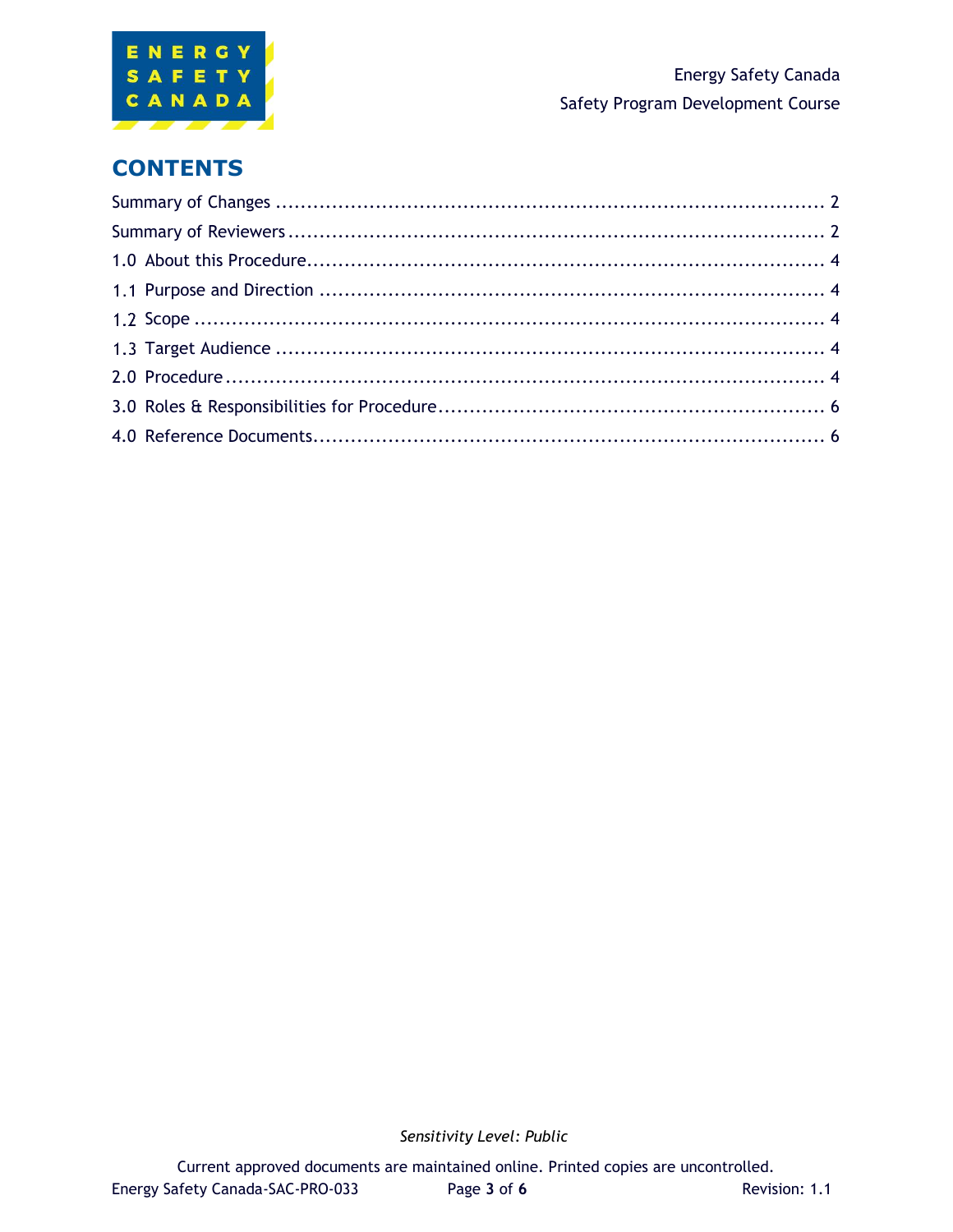

### <span id="page-3-0"></span>**1.0 ABOUT THIS PROCEDURE**

#### <span id="page-3-1"></span> $1.1$ **Purpose and Direction**

This procedure describes the requirements for the Safety Program Development (SPD) course. Energy Safety Canada develops the SPD course and exam to meet the requirements of the governing bodies.

#### <span id="page-3-2"></span> $1.2$ **Scope**

To participate in the Certificate of Recognition (COR) program, each employer is responsible to develop and implement their own health and safety management system. To assist employers with this task, Energy Safety Canada offers the SPD course for participating employers.

#### <span id="page-3-3"></span> $1.3<sub>1</sub>$ **Target Audience**

The target audience for this document is all Energy Safety Canada personnel in any work location. This includes Employers and Auditors.

# <span id="page-3-4"></span>**2.0 PROCEDURE**

#### $2.1$ **Safety Program Development Course Standards**

- 2.1.1 The SPD offered by Energy Safety Canada covers the content criteria as established by the governing bodies' standards.
- 2.1.2 The SPD course must be at least two days (minimum 14 hours) in duration.
- 2.1.3 The course exam must measure candidates' achievement of the course's learning objectives. Candidates must achieve a minimum of 80% on the exam to achieve successful completion of the course.
- 2.1.4 The exam must include the following at a minimum:
	- Be composed of no fewer than 40 questions
	- Contain at least 3 different question types (e.g., true/false, short answer and multiple choice, etc.)
	- Each question type must account for at least 10% of the total exam score
	- Allow a maximum write time of 2 hours
	- Require a passing score of 80%
	- Include content from course objectives from Sections A to I as outlined in the governing bodies standards.
	- The content from Sections B, C and D must each account for at least 15% of the total exam score

*Sensitivity Level: Public*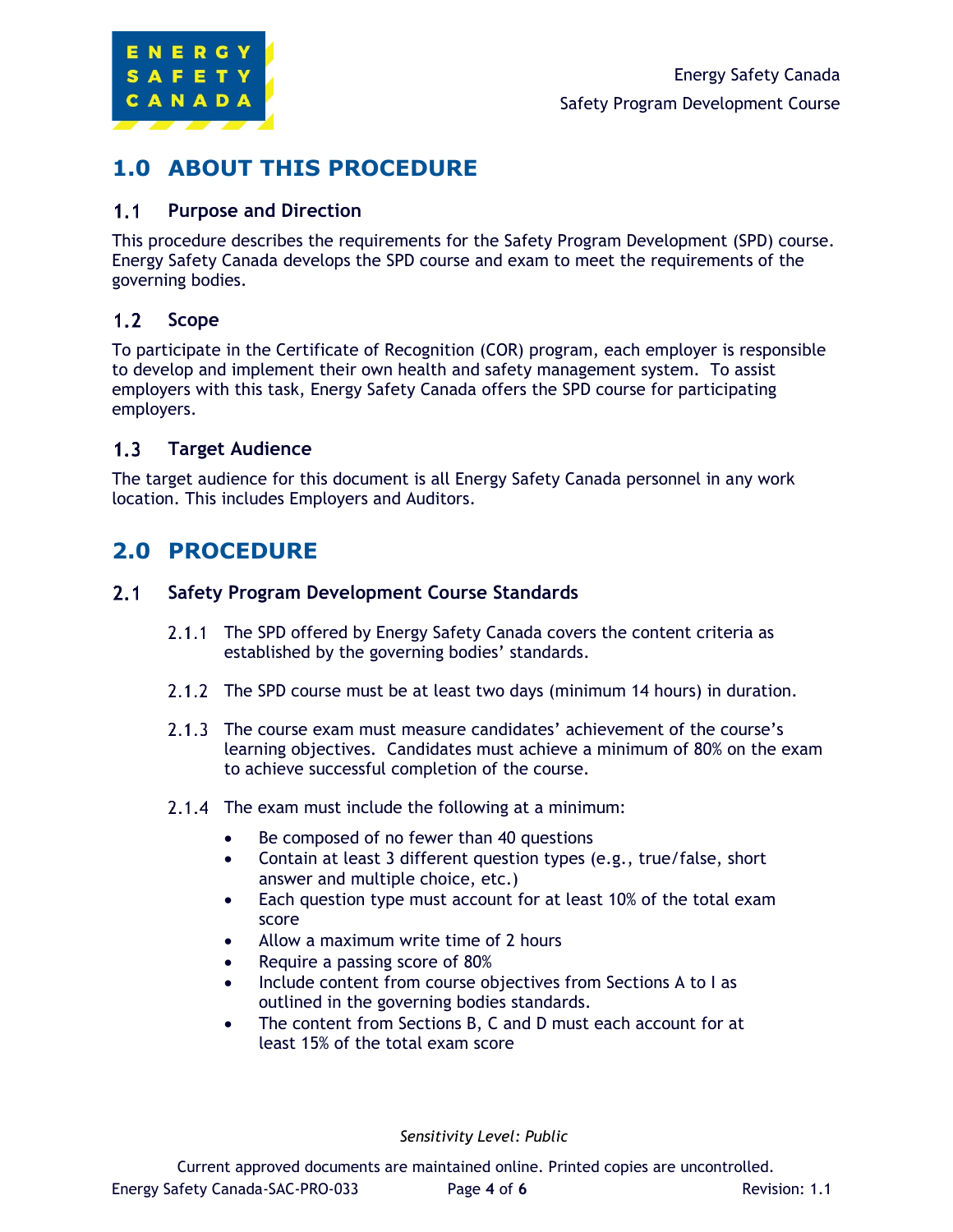

- 2.1.5 If the candidates are unsuccessful, they are allowed one rewrite within 30 days of completing the training session otherwise they must retake the course.
- Energy Safety Canada will keep records of the candidates' participation in the SPD course and their exam results.
- 2.1.7 Energy Safety Canada requires Small Employer Certificate of Recognition and Medium Employer Certificate of Recognition users to complete their SPD course in order to be eligible for certification.
- Energy Safety Canada will perform a review of the course when changes occur  $2.1.8$ to the audit instruments and related or new standards are introduced by the governing bodies.
- 2.1.9 Candidates can be exempt from taking the SPD course, if they meet the External Auditor prerequisites outlined in Auditor Prerequisites.<sup>1</sup>

#### $2.2$ **Safety Program Development Course Instructor Standards**

- 2.2.1 The following qualifications are required for instructors of the SPD:
	- Hold external/professional auditor certification from Energy Safety Canada or be an internal auditor who meets the external certification prerequisites
	- Hold either, a Canadian Registered Safety Professional designation or a Certified Safety Professional designation, or certificate, diploma, or degree in Occupational Health and Safety
	- Have experience with developing safety programs
	- Successfully completed the Energy Safety Canada Instructional Skills Development course
	- Observe, at minimum, one course of SPD given by an approved Energy Safety Canada instructor. Energy Safety Canada or the candidate may opt to observe additional courses prior to moving to the next step
	- Have instructed one SPD course under observation and mentorship by an approved Energy Safety Canada instructor to verify competency
- Energy Safety Canada will evaluate the instructors' performance at least annually. This will be completed in collaboration with Energy Safety Canada's Evaluations department's instructor evaluations.